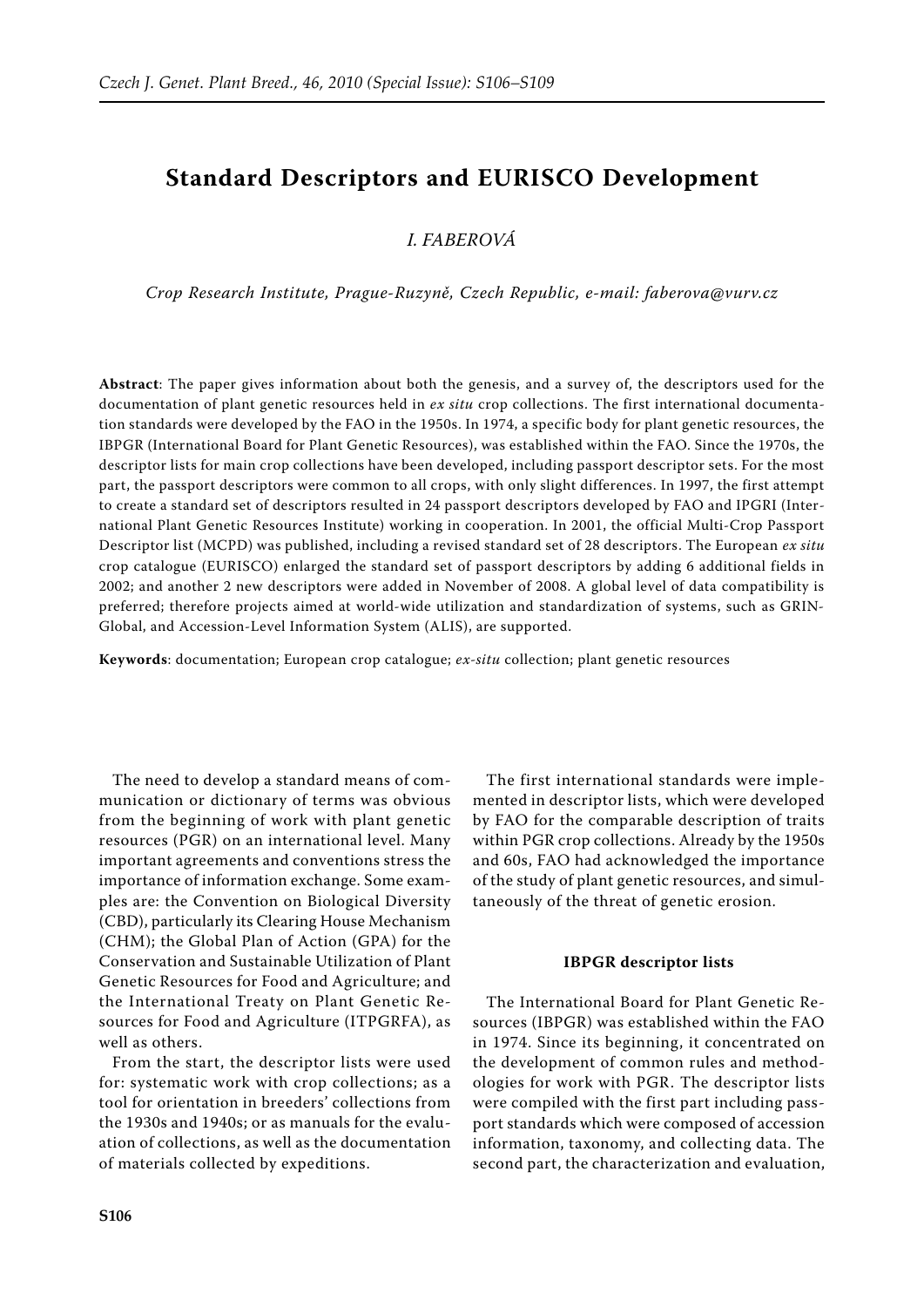consisted of agronomic characteristics, phenology, environmental adaptability, as well as biochemical and economic characteristics. The third part was devoted to germplasm maintenance, storage, regeneration, distribution, and use of the germplasm.

The first IBPGR/FAO descriptor list was published in 1977, for cultivated potato PGRFA collections. In the period 1977 to 1985, descriptors were published for main field crops. Their first part consisted of a set of 25 to 27 passport descriptors, but the descriptor sets were slightly different for different crops. Descriptor lists specify the name of the descriptor, the method of scoring, or a link to the relevant lookup table and the proposed field name.

### **Eastern European activities**

The Eastern portion of Europe was once politically separated, but the germplasm activities there were also intensive. Parallel with the IBPGR descriptor lists, international COMECON descriptor lists were developed. In 1988, a universal standard set of 33 descriptors, valid for all crops, the COMECON Passport Descriptors, was compiled (Rogalewitz 1988). This document, based on IBPGR descriptor lists, was published by the Working Group on Documentation which was composed of specialists from IPK Gatersleben, VIR St. Petersburg, IIPR Sadovo, IHAR Radzikow, and RICP Prague. The working group's efforts were aimed at the creation of the central international PGR database, and the common passport portion was the prerequisite for standardization. The Eastern Europe's period of separation ended in 1989, and activities were re-directed into an integrated European platform.

#### **IPGRI descriptors**

IBPGR was transformed into an independent International Plant Genetic Resources Institute (IPGRI) in 1994, and is currently known as Bioversity International. More than 120 international descriptor lists were published for cultivated species and genera, many in bilingual versions under IPGRI and FAO cooperation. IPGRI international descriptor lists consist of passport, management, environment and site, characterization, as well as

evaluation descriptors. The passport part is composed of a set of descriptors valid for all crops. Most of the IPGRI descriptor lists are freely available from the Bioversity International webpage.

### **Multi-crop passport descriptors**

The need to establish standards for information exchange across crops was obvious in the context of crop database development and the advancements in information technologies. The common passport part of the existing IPGRI descriptors was the basis for the multi-crop passport set of descriptors. A meeting of European documentation specialists in Budapest in the autumn of 1996 accelerated the formulation of the IPGRI/FAO Multi-Crop Passport Descriptors (MCPD).

The first draft version of the multi-crop passport descriptors, released for comments in February 1997, included 24 descriptors in total (18 proposed by IPGRI and 6 by FAO). The second revised standard version, composed of 28 descriptors (26 from IPGRI, 2 from FAO), was published in December 2001. The standard passport descriptor set includes basic information: accession data (holding institute code, accession number, accession name and synonyms, other numbers, taxonomy, country of origin, status, donor and breeder information, pedigree, acquisition date, etc.); collecting data (collecting number, date, institute, collecting source type, geographic coordinates, description of collecting site, etc.); storage information (type of storage, localization of safety duplication); and remarks related to any passport field. The list of MCPD defines the standard descriptor names and their fixed sequence numbers of 1 to 28, provides an explanation of the content, coding schemes, field names, and clarifications of field content. In particular, the coding schemes or the defined lookup tables for countries (ISO-3166 three-letter enlarged version) and institutions (FAO INSTCODE) are used as important international standards.

### **EURISCO descriptors**

EURISCO is the European PGR *ex situ* Catalogue and is available on the internet. A revised MCPD version was used as a basic element of the EUR-ISCO descriptors, which were specified in June 2002. There are 6 additional descriptors to MCPD: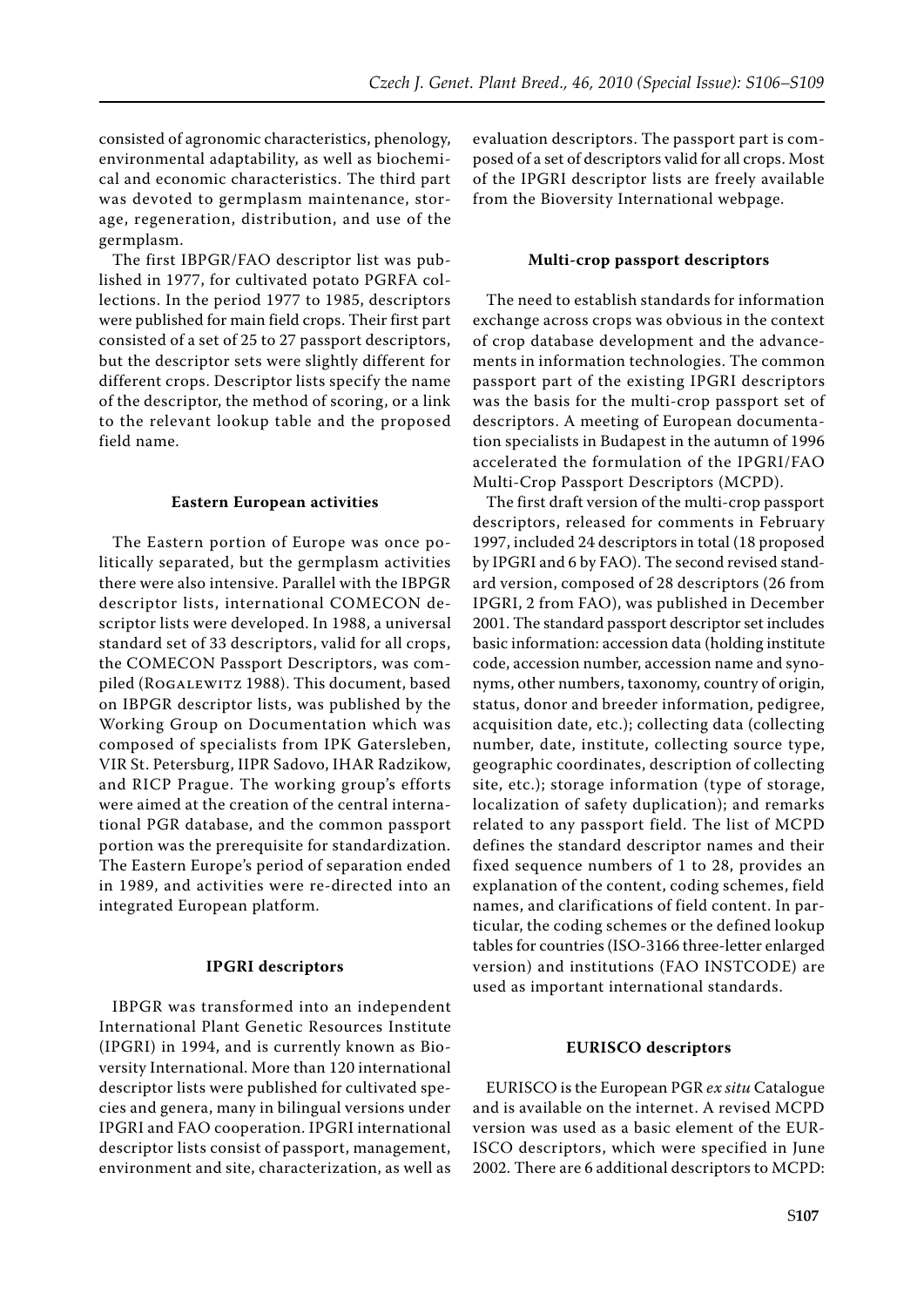4 descriptors are designated for non-standard institutions (for institutes of donor, breeder, collector, safety duplicate not included in FAO INSTCODE); one descriptor for URL of the relevant web available PGR information, and one descriptor for the country of the national inventory. Additional descriptors are numbered 0 and 29 to 33. At the time of its origin, EURISCO altogether included 34 passport descriptors; four of them were mandatory (national inventory code, holding institution code, genus, and accession number), because their combination creates a unique accession identifier within the EURISCO system.

### **EURISCO catalogue**

The European *ex situ* crop catalogue (EURISCO) originated as a result of the EU's 5<sup>th</sup> Framework Programme project EPGRIS (European Plant Genetic Resources Infra-Structure). The Catalogue represents a "one-stop shop" for passport information preserved within European collections. It was posted on the web in September of 2003. At that time, 31 National Focal Points (NFP) representing 35 national PGR inventories provided passport information on approximately 882 038 genetic resources.

Currently, the EURISCO Catalogue holds information on roughly 1 126 818 records received from 38 NFPs, representing 41 countries.

The system consists of two parts. The first is an internal module, which is designed for data upload by the providers (NFPs). Data is delivered via an automatic update mechanism from one accredited contact point per country. Data quality is being tested automatically, before final upload into the system; lastly, error reports, highlighting incorrect records are generated. Each country has full responsibility and sovereign rights to decide on the data's availability, accuracy, and the upload frequency of its national inventory.

The second part was designed as a public websearch application. Since the end of the EPGRIS project in October 2003, EURISCO's development was reduced; despite the fact that the userfriendliness of the application was not very high. Bioversity and ECPGR (European Cooperative Programme for Plant Genetic Resources) took-over the responsibility for further EURISCO development and maintenance. Recently, considerable improvements in function, speed, and layout of the public web-tool were made.

# **New EURISCO descriptors**

The EURISCO Catalogue, a comprehensive and centralised database for the European region, could also be used as an information service, related to the International Treaty on PGR (ITPGR). In November 2008, two new descriptors (34 and 35) were implemented into the standard set: the Multilateral System Status (MLSSTAT) relevant to Annex 1 of the ITPGR; and the AEGIS Status (AEGISSTAT), designating implementation into the European Genebank Integrated System.

These last two new descriptors are as follows: 34 – MLS Status (MLSSTAT)

The coded status of an accession, with regard to the Multilateral System (MLS) of the International Treaty on Plant Genetic Resources for Food and Agriculture. It provides information on whether the accession is included in the MLS  $(0 - not part of the MLS; 1 - part of the MLS).$ If the MLS status is unknown, the field stays empty.

35 – AEGIS Status (AEGISSTAT)

The coded status of an accession, with regard to the European Genebank Integrated System (AEGIS). Provides information on whether the accession is conserved for AEGIS (0 – not part of AEGIS; 1 – part of AEGIS). If the AEGIS status is unknown, the field stays empty.

## **Future EURISCO descriptors**

Separate from the standard passport descriptors, a set of descriptors was drafted, relating to the Standard Material Transfer Agreement (sMTA) which is a reporting mechanism to the Governing Body, in accordance with Article No. 17 of the ITPGR. Currently, the data flow via EURISCO to the Governing Body has not been agreed upon, but its position as a European central information system provides an optimal background for the reporting mechanism. The draft includes 7 sMTA-related descriptors providing: institution code, sMTA number, date, the total number of transferred accessions, the number of accessions per genus, means of utilization, and a comment. The sMTA reporting mechanism will not trace the detailed transfer of accessions. It will map the numbers of samples used and record the type of utilization in the Multilateral System of the ITPGR.